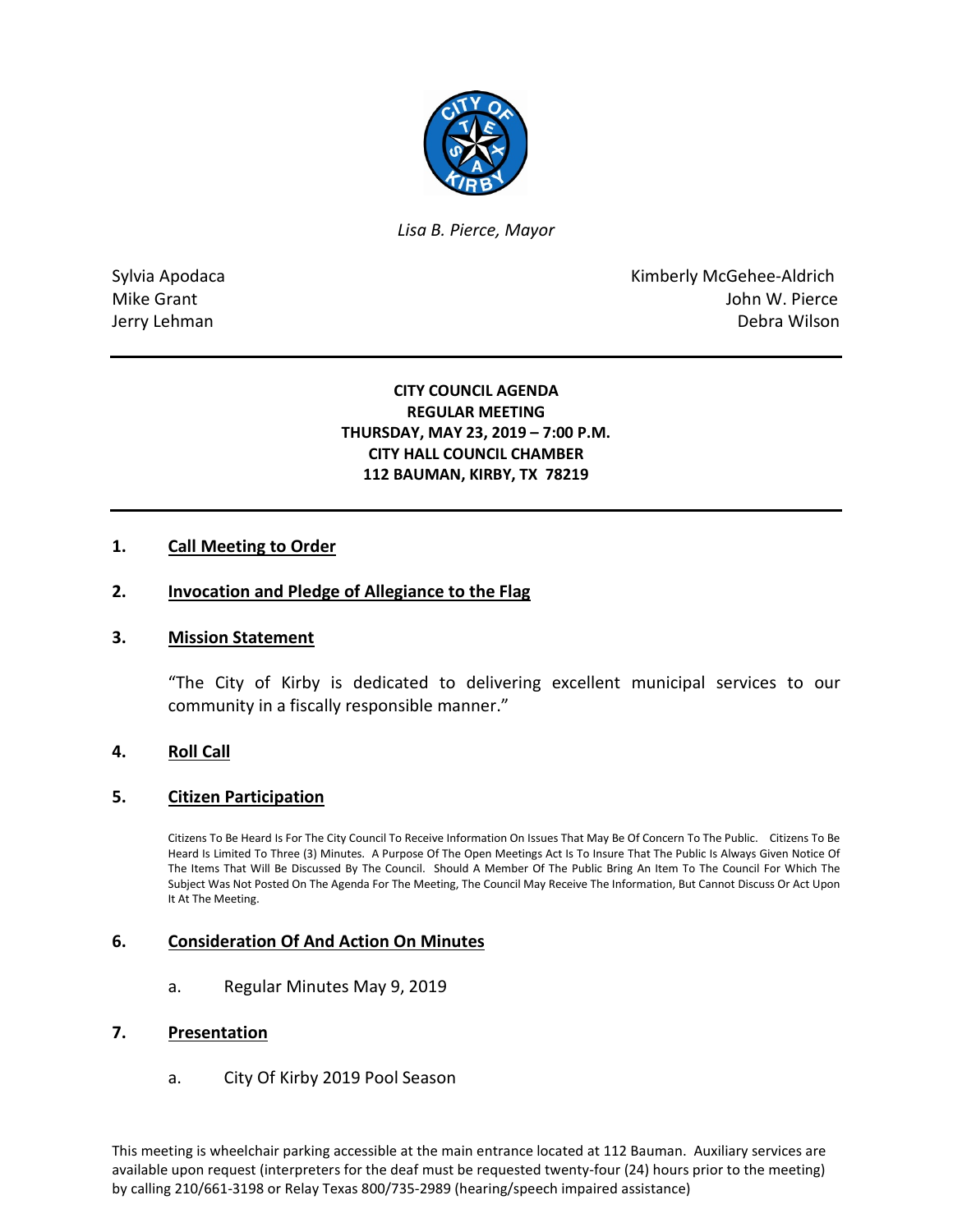# **8. Discussion And Possible Action**

- a. Discussion And Possible Action To Elect A Mayor Pro-Tem For The Term May 2019 - May 2020.
- b. Discussion And Possible Action On A Summer Youth Tennis Program In Friendship Park
- c. Update, Discussion And Possible Action On Binz Engleman Road Reconstruction Project
- d. Discussion And Possible Action On Appointing A Regular Member(s) And An Alternate Member(s) To The Building And Standards Commission
- e. Discussion And Possible Action On Appointing A Member(s) To The Beautification And Recycle Committee
- f. Discussion And Possible Action On Appointing A Member(s) To the Kirby Senior Center Corporation Board
- g. Update, Discussion And Possible Action On Autumn Lane Criminal Activity Concerns By Neighbors
- h. Discussion And Possible Action On A Code Compliance Strategic Plan For The City Of Kirby
- i. Discussion And Possible Action On Ordinance No. O-2019-857, To Adopt The International Property Maintenance Code, 2018 Edition, And Local Amendments Thereto And Establishing A Penalty Of A Fine Of Not More Than \$2,000 For Violations With Each Day A Violation Occurs Constituting A Separate Offense. This Is The First Reading.
- j. Discussion And Possible Action To Install A Memorial Street Sign On Theodor Honoring Former Planning And Zoning Commission Chairman Reggie Russell

### **9. Requests and Announcements**

a. Requests By Mayor And Council Members For Items To Be Placed On Future City Council Agendas And Announcements On City Events/Community Interests

# **10. Adjournment**